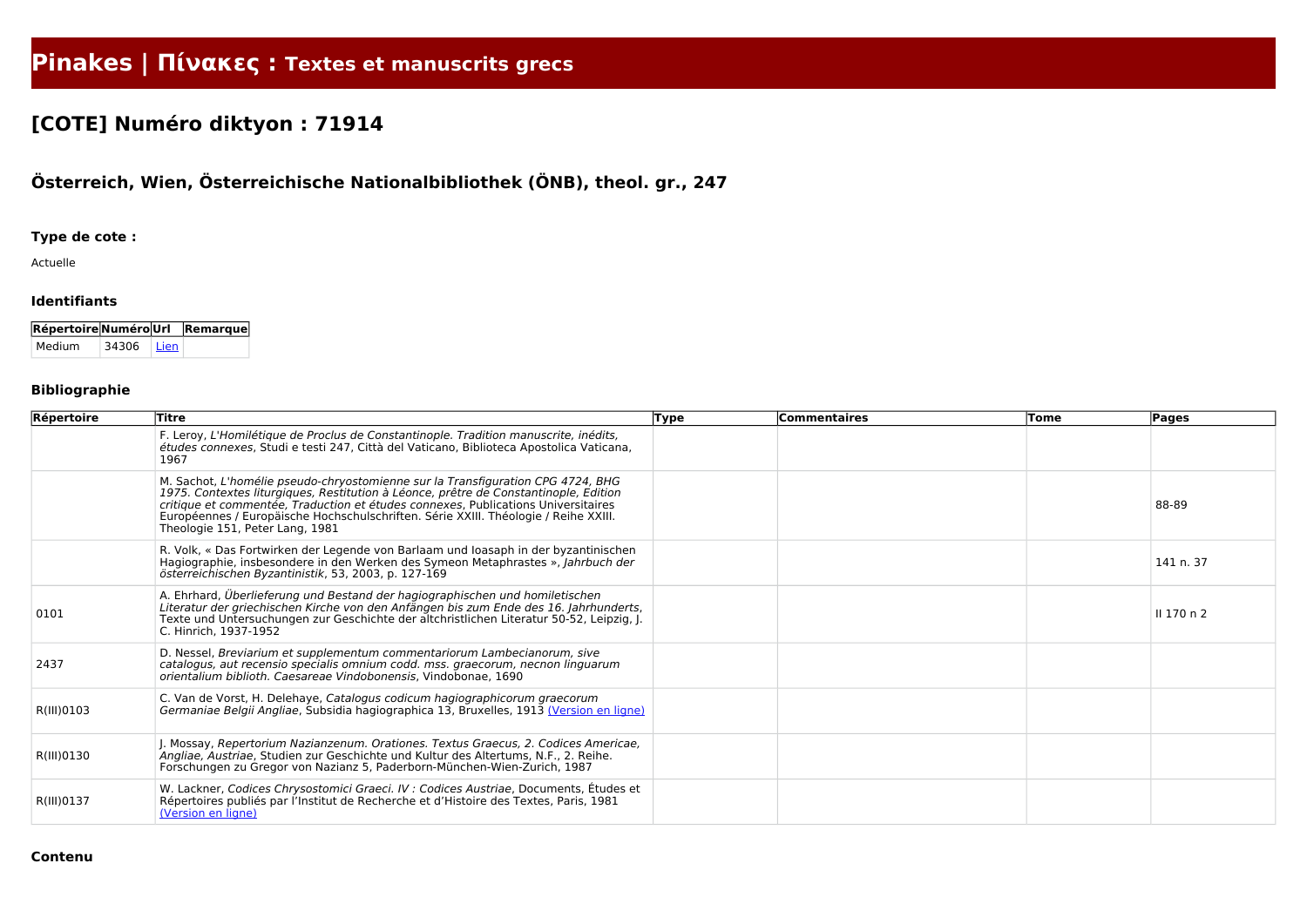| Numéro | Folios | Siècle | Date | <b>Support Principal</b> | <b>IRemarque</b> | . Possesseurs & Autres!'<br>Copistes | <b>Révision</b> |
|--------|--------|--------|------|--------------------------|------------------|--------------------------------------|-----------------|
|        |        |        |      |                          |                  |                                      |                 |

#### **Témoins (46)**

| Folios      | Auteur                          | <b>Oeuvre</b>                                           | Identifiant                                             | Recension<br>ou partie | <b>BHG</b> | Date Lit. | Siècle  | Date | Commentaire                                           | Contenu                                                     | Rev.           | <b>Biblio.</b>                               |
|-------------|---------------------------------|---------------------------------------------------------|---------------------------------------------------------|------------------------|------------|-----------|---------|------|-------------------------------------------------------|-------------------------------------------------------------|----------------|----------------------------------------------|
| 001v-3v     | Hagiographica                   | Crux Christi,<br>Synaxarium<br>metricum                 | • BHG 0413m                                             |                        | 0413m      |           | 15      |      |                                                       |                                                             | · Bollandistes | $\bullet$ R(III)0106<br>$\bullet$ R(III)2446 |
| 003v        | Hagiographica                   | Maria Deipara<br>(S.), Lamentatio<br>metrica            | • BHG 1049t                                             |                        | 1049t      |           |         |      |                                                       |                                                             | · Bollandistes | $\bullet$ R(III)0106<br>$\bullet$ R(III)2446 |
| $004 - 7v$  | Ephraem<br>Graecus              | In uanam uitam,<br>et de<br>paenitentia                 | • CPG 4031<br>• CPG 4622<br>• BHG 2103n<br>· Aldama 331 |                        | 2103n      |           | 15      |      |                                                       |                                                             | · Bollandistes | $\bullet$ R(III)0106<br>$\bullet$ R(III)2446 |
| 008-15      | Ephraem<br>Graecus              | In aduentum<br>Domini et de<br>consummatione<br>saeculi | • CPG 3946<br>$\bullet$ BHG<br>0812ze-0812zf            |                        | 0812ze     |           | 15      |      |                                                       |                                                             |                | $\bullet$ R(III)2446                         |
| 016-33      | Liturgica                       | Menologium                                              |                                                         |                        |            |           | 15(2/2) |      |                                                       |                                                             |                | $\bullet$ R(III)2446                         |
| 034-84      | Apocrypha                       | Palaea historica                                        | $\bullet$ CAVT 277                                      |                        |            |           | 15(2/2) |      |                                                       |                                                             |                | $\bullet$ R(III)2446                         |
| 084-105     | Athanasius<br>Alexandrinus      | Quaestiones ad<br>Antiochum<br>ducem                    | • CPG 2257                                              |                        |            |           | 15      |      |                                                       |                                                             |                | $\bullet$ R(III)2446                         |
| $105 - 17v$ | Quaestiones et<br>responsiones  | Quaedam                                                 |                                                         |                        |            |           | 15(2/2) |      |                                                       |                                                             |                | $\bullet$ R(III)2446                         |
| 107v-110v   | Nonnus<br>(pseudo) abbas        | Scholia<br>mythologica                                  | • CPG 3011                                              |                        |            |           | 15      |      | Comment.in<br><b>GREGORII</b><br>NAZIANZENI or.<br>39 |                                                             |                | $\bullet$ R(III)2446                         |
| $111r-v$    | <b>Basilius</b><br>Caesariensis | Sermo ob<br>sacerdotum<br>instructionem                 | • CPG 2933                                              |                        |            |           | 15      |      | Recensio<br>breuiorr                                  |                                                             |                | $\bullet$ R(III)2446                         |
| $112r-v$    | Ascetica                        | Quaedam                                                 |                                                         |                        |            |           | 15(2/2) |      | Sententiae                                            | Incipit<br>Η ΠΙΣΤΙΣ ΤΩΝ<br>ΧΡΙΣΤΙΑΝΩΝ ΧΩΡΙΣ<br>ΕΡΓΩΝ ΑΓΑΘΩΝ |                | $\bullet$ R(III)2446                         |
| 113-115     | Iohannes<br>Chrysostomus        | De ieiunio                                              | • CPG 4675                                              |                        |            |           | 15      |      |                                                       |                                                             |                | $\bullet$ R(III)2446                         |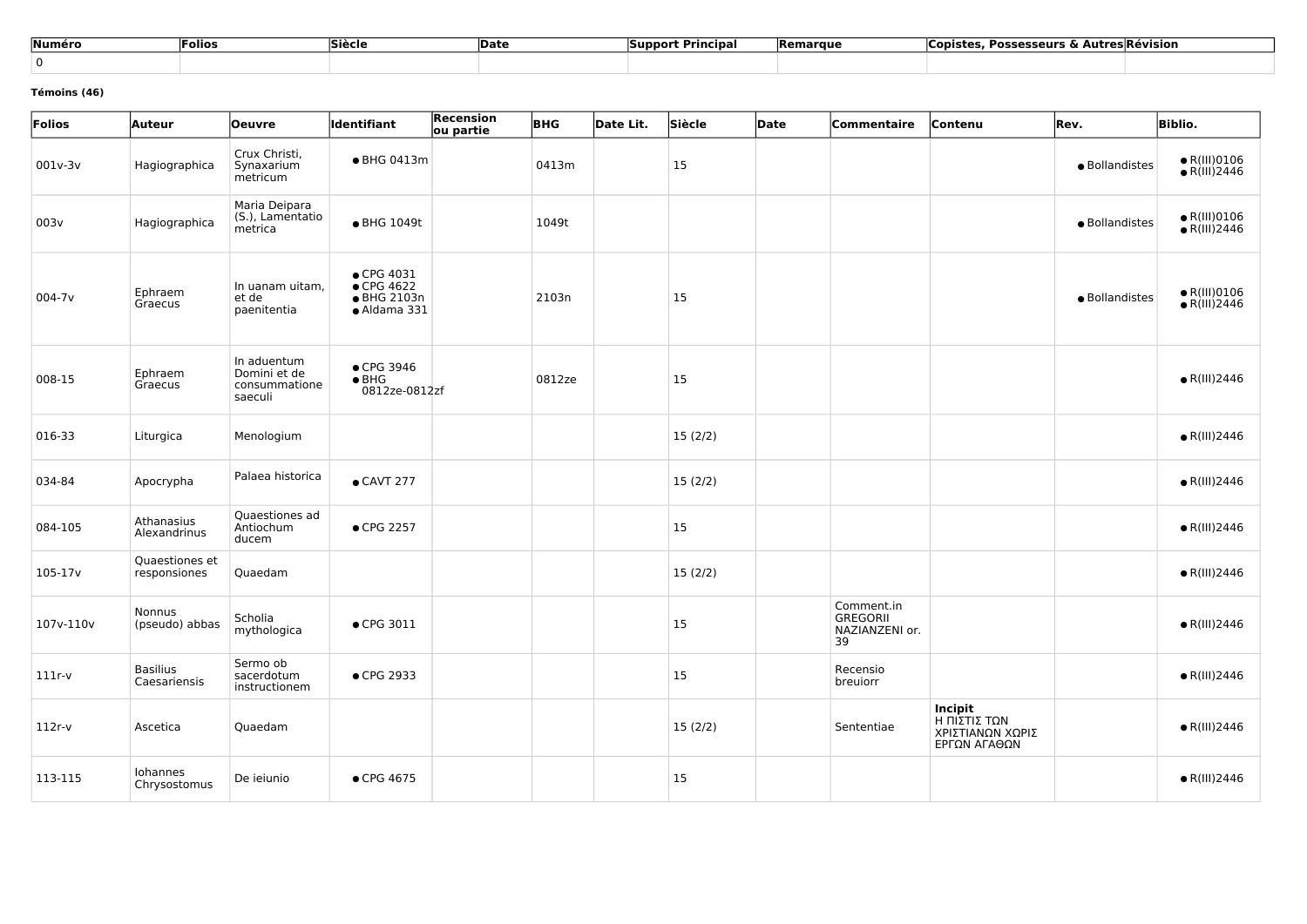| Folios               | Auteur                                | <b>Oeuvre</b>                                                                 | ldentifiant                                                                          | Recension<br>ou partie | <b>BHG</b>                       | Date Lit. | Siècle        | Date | Commentaire                                                                      | Contenu | Rev.           | <b>Biblio.</b>                               |
|----------------------|---------------------------------------|-------------------------------------------------------------------------------|--------------------------------------------------------------------------------------|------------------------|----------------------------------|-----------|---------------|------|----------------------------------------------------------------------------------|---------|----------------|----------------------------------------------|
| 115-118              | <b>Narrationes</b><br>animae utiles   | Macarius<br>Alexandrinus<br>mon. saec. IV<br>(S.), Visio de<br>sorte animarum | $\bullet$ CPG 2400<br>$\bullet$ BHG<br>0999w-0999we,<br>0999x                        |                        | 0999w                            |           | <sup>15</sup> |      |                                                                                  |         | · Bollandistes | $\bullet$ R(III)0106<br>$\bullet$ R(III)2446 |
| 118-119 <sub>v</sub> | Homiletica                            | Homiliae uariae                                                               |                                                                                      |                        |                                  |           | 15(2/2)       |      | <b>SERMO DE</b><br><b>CARITATE ET DE</b><br><b>SACRIFICIO</b><br><b>ABRAHAMI</b> |         |                | $\bullet$ R(III)2446                         |
| 119v-124             | Menander<br>protector                 | Visio<br>Constantini,<br>inuentio Crucis<br>et clauorum                       | $\bullet$ BHG<br>0396-0409z                                                          |                        | 0401,<br>0402,<br>0407,<br>0409k |           | 15(2/2)       |      |                                                                                  |         | · Bollandistes | $\bullet$ R(III)0106<br>$\bullet$ R(III)2446 |
| 124-129              | Eusebius<br>Alexandrinus<br>(pseudo)  | Sermo 01: De<br>ieiunio                                                       | $\bullet$ CPG 5510<br>• BHG 0635a                                                    |                        | 0635a                            |           | 15            |      |                                                                                  |         | · Bollandistes | $\bullet$ R(III)0106<br>$\bullet$ R(III)2446 |
| 129-135v             | Christophorus<br>Alexandrinus<br>ptr. | Homilia cui uita<br>humana sit<br>similis (parabola<br>de serpente)           | ● CPG 2668<br>$\bullet$ BHG<br>1322q-1322qc                                          |                        | 1322q                            |           | 15            |      | Iohannes<br>Chrysostomus<br>cod.; cum<br>lacuna                                  |         | · Bollandistes | $\bullet$ R(III)0106<br>$\bullet$ R(III)2446 |
| $136r-v$             | Ephraem<br>Graecus                    | De his, quae<br>haec uita<br>continet                                         | • CPG 3986                                                                           |                        |                                  |           | <sup>15</sup> |      | <b>IOHANNES</b><br><b>CHRYSOSTOMVS</b><br>cod.                                   |         |                | $\bullet$ R(III)2446                         |
| 137-148v             | Iohannes<br>Euboeensis                | Homilia in<br>conceptionem<br>Deiparae                                        | • CPG 8135<br>$\bullet$ BHG<br>1117-1117b                                            |                        | 1117                             |           | 15            |      |                                                                                  |         | · Bollandistes | $\bullet$ R(III)0106<br>$\bullet$ R(III)2446 |
| 148v-152v            | Apocrypha                             | Anaphora Pilati<br>cum Tiberii<br>responso                                    | $\bullet$ CANT 065<br>$\bullet$ BHG<br>0779xI-0779xII                                |                        | 0779x                            |           | 15(2/2)       |      | <b>ANAPHORA</b><br>PILATI CUM<br><b>TIBERI</b><br><b>RESPONSO</b><br>(CANT 65)   |         | · Bollandistes | $\bullet$ R(III)2446                         |
| 153-168v             | Iohannes<br>Thessalonicensis<br>mtr.  | Homilia de<br>dormitione<br>Mariae                                            | $\bullet$ CPG<br>7924a-7924c<br>$\bullet$ CANT 103<br>• BHG 1144,<br>1144b,<br>1144c |                        | 1144d                            |           | <b>15</b>     |      | CPG 7924 b                                                                       |         | • Bollandistes | $\bullet$ R(III)0106<br>$\bullet$ R(III)2446 |
| 169-171v             | Eusebius<br>Alexandrinus<br>(pseudo)  | Sermo 08: De<br>commemoratione<br>sanctorum                                   | • CPG 5517<br>● BHG 0635m<br>• Aldama 258                                            |                        | 0635m                            |           | <sup>15</sup> |      |                                                                                  |         | · Bollandistes | $\bullet$ R(III)0106<br>$\bullet$ R(III)2446 |
| 171v-173             | Ephraem<br>Graecus                    | De communi<br>resurrectione                                                   | • CPG 3945<br>• BHG 2102y                                                            |                        | 2102y                            |           | <b>15</b>     |      |                                                                                  |         | · Bollandistes | $\bullet$ R(III)0106<br>$\bullet$ R(III)2446 |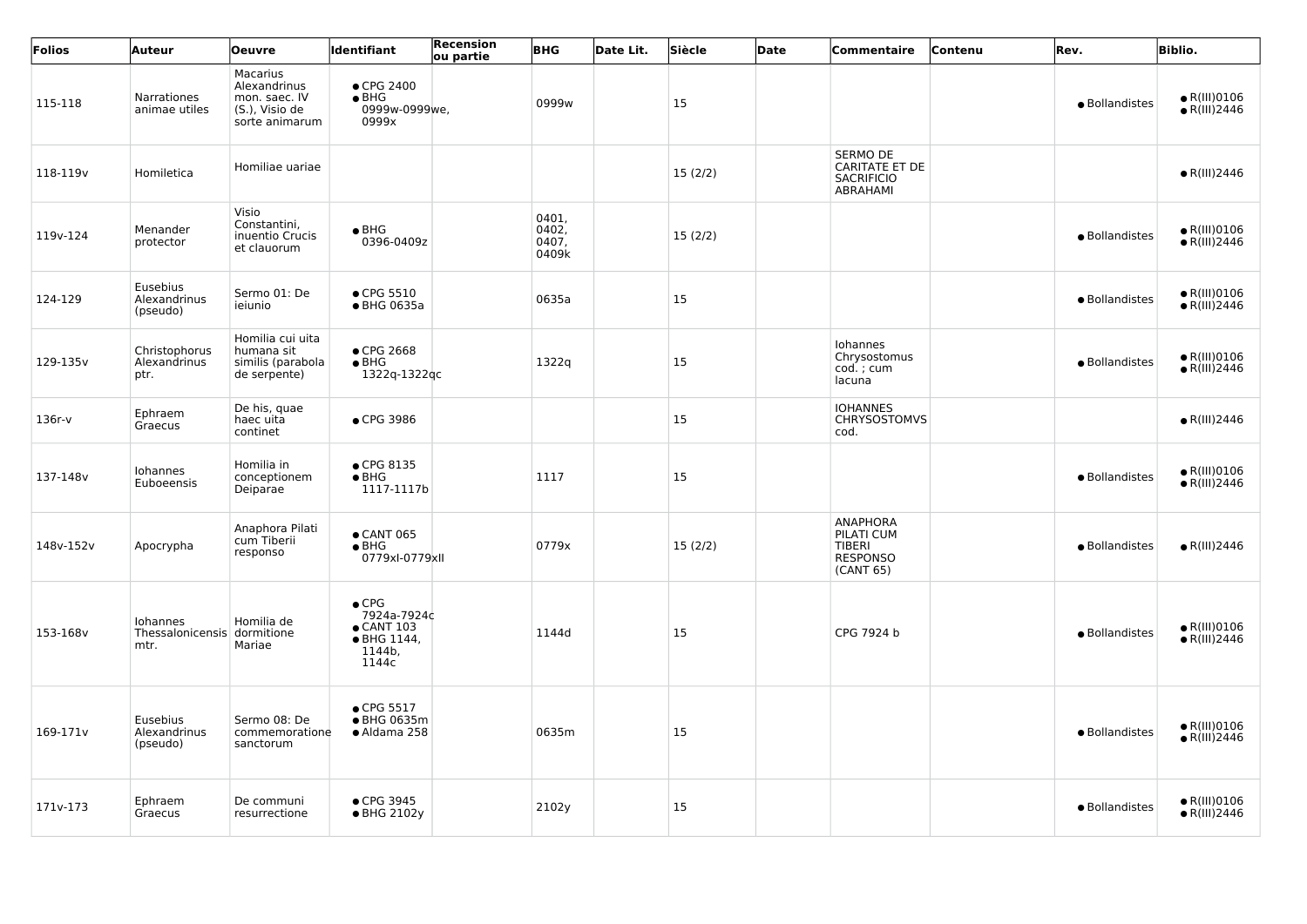| Folios    | Auteur                          | <b>Oeuvre</b>                                                               | <b>Identifiant</b>                                                                         | <b>Recension</b><br>ou partie | <b>BHG</b> | Date Lit. | Siècle    | Date | <b>Commentaire</b>                                                             | Contenu                                                                                                                                                                     | Rev.           | <b>Biblio.</b>                                |
|-----------|---------------------------------|-----------------------------------------------------------------------------|--------------------------------------------------------------------------------------------|-------------------------------|------------|-----------|-----------|------|--------------------------------------------------------------------------------|-----------------------------------------------------------------------------------------------------------------------------------------------------------------------------|----------------|-----------------------------------------------|
| 173-174   | Ephraem<br>Graecus              | Institutio de<br>exercitatione<br>bonorum<br>operum, et de<br>Dei patientia | • CPG 4047                                                                                 |                               |            |           | 15        |      |                                                                                |                                                                                                                                                                             |                | $\bullet$ R(III)2446                          |
| 174-176v  | Ephraem<br>Graecus              | Opera                                                                       |                                                                                            |                               |            |           | 15        |      | QUOMODO<br><b>CONUERTATUR</b><br><b>QUIS</b><br><b>RETRORSUM</b><br>(CPG 4045) |                                                                                                                                                                             |                | $\bullet$ R(III)2446                          |
| 176v-180v | Ephraem<br>Graecus              | Sermo alius<br>compunctorius                                                | • CPG 3918                                                                                 |                               |            |           | 15        |      |                                                                                |                                                                                                                                                                             |                | $\bullet$ R(III)2446                          |
| 180v-183  | Iohannes<br>Chrysostomus        | De salute<br>nostra et de ira<br>(CCG IV,<br>Appendix 1)                    | $\bullet$ CCG<br>Appendix<br>$I\dot{V}$ , 01                                               |                               |            |           | 15        |      | De salute<br>nostra et de ira<br>(uide CCG IV,<br>Appendix 1)                  | Incipit<br>  Ἀεὶ μὲν τοῦ θεοῦ<br>φιλανθρωπίαν<br>κηρύττειν όφείλομεν<br><b>Desinit</b><br>καὶ κληρονόμος μετ'<br>αὐτῶν γένη ἐν τῆ<br>βασιλεία τὢν<br>ούρανῶν ἐν<br>  Χριστῷ |                | $\bullet$ R(III)2446                          |
| 183-185   | <b>Basilius</b><br>Caesariensis | Ascetica<br>admonitio 26                                                    |                                                                                            |                               |            |           | 15        |      | <b>DOCTRINA DE</b><br><b>VIRTITIBUS</b>                                        |                                                                                                                                                                             |                | $\bullet$ R(III)2446                          |
| 185-200   | Hagiographica                   | Eustathius<br>(Placidas) et<br>soc. mm.<br>Romae (SS.),<br>Passio           | $\bullet$ BHG<br>0641-0641e                                                                |                               | 0641c      |           | 15(2/2)   |      |                                                                                |                                                                                                                                                                             | · Bollandistes | $\bullet$ R(III)0106<br>$\bullet$ R(III)2446  |
| 200-220   | Ephraem<br>Graecus              | In.<br>pulcherrimum<br>loseph                                               | • CPG 3938<br>$\bullet$ BHG<br>2200-2200g                                                  |                               | 2200       |           | <b>15</b> |      |                                                                                |                                                                                                                                                                             | · Bollandistes | $\bullet$ R(III)0106<br>$\bullet$ R(III)2446  |
| 220-224   | Iohannes<br>Chrysostomus        | In.<br>annuntiationem<br><b>Beatae Mariae</b><br>Virginis                   | $\bullet$ CPG 4519<br>• BHG 1128f<br>· Aldama 389<br>$\bullet$ CCG<br>Appendix<br>VIII, 10 | Recensio<br>commixta          | 1085c      |           | 15        |      |                                                                                |                                                                                                                                                                             | · Bollandistes | $\bullet$ R(III)0106<br>$\bullet$ R(III) 2446 |
| 224-233v  | Germanus CP.<br>ptr. I          | annuntiationem<br>Deiparae                                                  | ● CPG 8009<br>$\bullet$ BHG<br>1145n-1145r<br>· Aldama 487                                 |                               | 1145p      |           | 15        |      |                                                                                |                                                                                                                                                                             | · Bollandistes | $\bullet$ R(III)0106<br>$\bullet$ R(III) 2446 |
| 234-237v  | Iohannes<br>Chrysostomus        | In Publicanum<br>et Pharisaeum                                              | $\bullet$ CPG 4716<br>· Aldama 202                                                         |                               |            |           | 15        |      | Cf. CPG 4716 c;<br>inc. Diuersa                                                | Incipit<br>Άνθρωποι δύο<br>ανέβησαν                                                                                                                                         |                | $\bullet$ R(III)2446                          |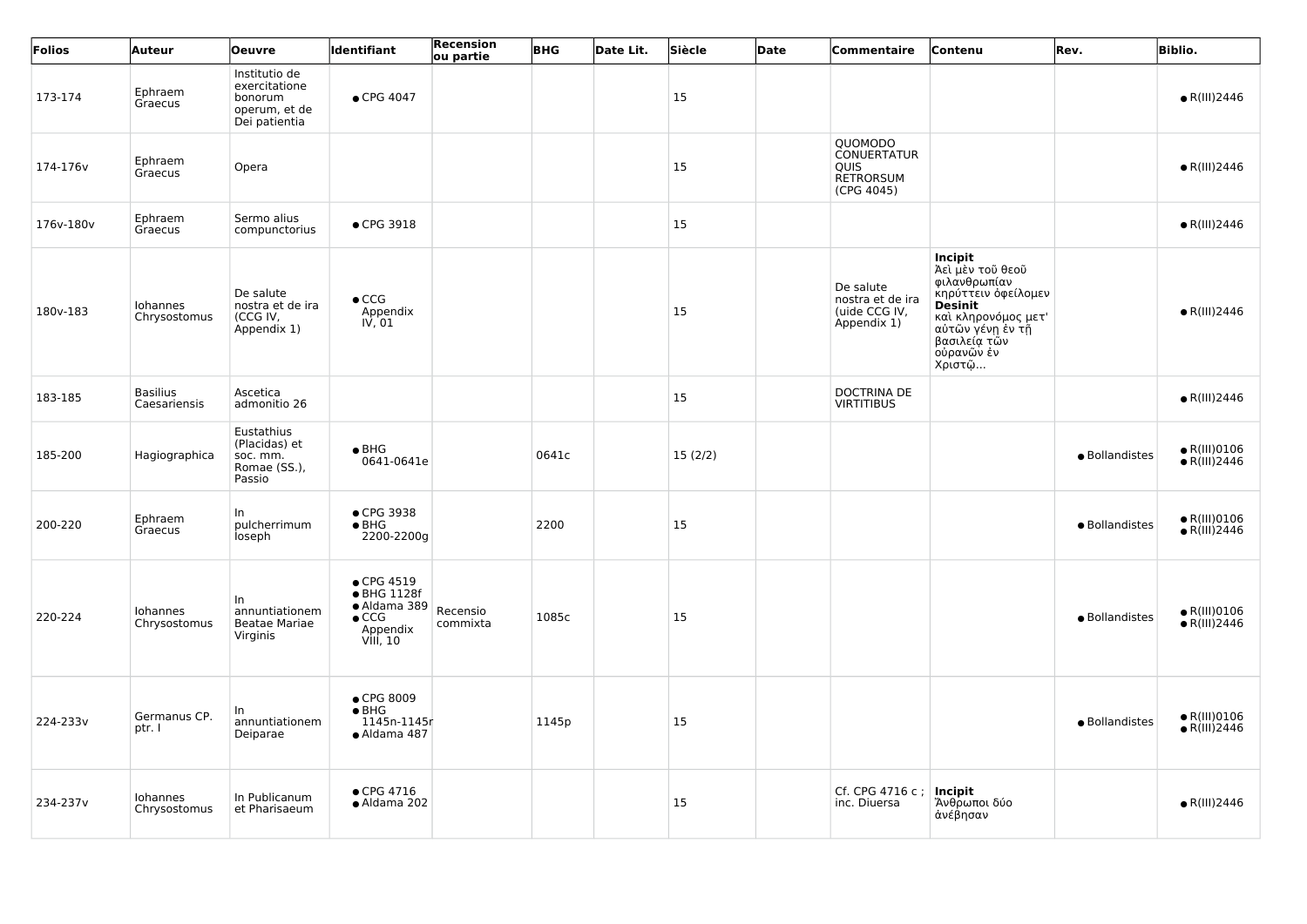| Folios   | Auteur                                     | Oeuvre                             | Identifiant                                                     | <b>Recension</b><br>ou partie | <b>BHG</b> | Date Lit. | Siècle | Date | Commentaire                                                     | Contenu                                                    | Rev.           | <b>Biblio.</b>                                |
|----------|--------------------------------------------|------------------------------------|-----------------------------------------------------------------|-------------------------------|------------|-----------|--------|------|-----------------------------------------------------------------|------------------------------------------------------------|----------------|-----------------------------------------------|
| 238-243  | Ephraem<br>Graecus                         | Opera                              |                                                                 |                               |            |           | 15     |      | DE SECUNDO<br><b>DOMINI</b><br>ADVENTU (Cf.<br>CPG 3969)        |                                                            |                |                                               |
| 243-252v | Iohannes<br>Chrysostomus                   | De paenitentia<br>sermo 2          | $\bullet$ CPG 4616<br>• Aldama 052                              |                               |            |           | 15     |      |                                                                 |                                                            |                | $\bullet$ R(III)2446                          |
| 253-273v | Sophronius<br>Hierosolymitanus Aegyptiacae | Vita Mariae                        | • CPG 7675<br>$\bullet$ BHG<br>1042-1042d                       |                               | 1042       |           | 15     |      |                                                                 |                                                            | · Bollandistes | $\bullet$ R(III)0106<br>$\bullet$ R(III)2446  |
| 274-275  | Iohannes<br>Chrysostomus                   | In Lazarum,<br>homilia 2           | • CPG 4681<br>$\bullet$ BHG<br>2231-2231c<br>· Aldama 567       | Recensio<br>brevior           | 2219w      |           | 15     |      | Inc. editis paulo<br>breuior (PG 62,<br>775, lin. 13 ab<br>imo) | Incipit<br>ΗΝ ΤΙΣ ΦΗΣΙΝ<br>ΑΣΘΕΝΩΝ ΛΑΖΑΡΟΣ<br>ΑΠΟ ΒΗΘΑΝΙΑΣ | · Bollandistes | $\bullet$ R(III)2446                          |
| 276-281v | Leontius CP.<br>presbyter                  | Hom. 3 in<br>ramos<br>palmarum     | ● CPG 7898<br>$\bullet$ BHG<br>2216-2216c                       |                               | 2216       |           | 15     |      | Proclus<br>Constantinopolitanus<br>cod.                         |                                                            | · Bollandistes | $\bullet$ R(III)0106<br>$\bullet$ R(III) 2446 |
| 282-289v | Iohannes<br>Chrysostomus                   | In Psalmum 145                     | $\bullet$ CPG 4415                                              |                               |            |           | 15     |      |                                                                 |                                                            |                | $\bullet$ R(III)2446                          |
| 290-294  | Iohannes<br>Chrysostomus                   | In decem<br>uirgines               | $\bullet$ CPG 4580<br>· Aldama 341                              |                               |            |           | 15     |      | Des. editis<br>paulo breuior<br>(PG 59, 532, lin.<br>4 ab imo)  | Desinit<br>ΕΤΟΙΜΑΣΩ, ΟΤΙ<br>AYTQK. T. A.                   |                | $\bullet$ R(III)2446                          |
| 294v-297 | Iohannes<br>Chrysostomus                   | De meretrice                       | • CPG 4733<br>• BHG 1162m                                       |                               |            |           | 15     |      |                                                                 |                                                            |                | $\bullet$ R(III)2446                          |
| 297v-306 | Iohannes<br>Chrysostomus                   | De proditione<br>Iudae, $1-2$      | • CPG 4336<br>• BHG 0415t,<br>0418u,<br>0426d-e<br>• Aldama 313 |                               |            |           | 15     |      | Hom. 1, des. ab<br>editis diuersa<br>(PG 49, 382)               |                                                            |                | $\bullet$ R(III)2446                          |
| 306v-310 | Eusebius<br>Alexandrinus<br>(pseudo)       | Sermo 17 : De<br>Christi passione  | • CPG 5526<br>● BHG 0635b<br>· Aldama 489                       |                               | 0635b      |           | 15     |      | <b>IOHANNES</b><br><b>CHRYSOSTOMVS</b><br>cod.                  |                                                            | · Bollandistes | $\bullet$ R(III)0106<br>$\bullet$ R(III)2446  |
| 310r-v   | Iohannes<br>Chrysostomus                   | Sermo<br>catecheticus in<br>Pascha | $\bullet$ CPG 4605<br>· Aldama 089                              |                               |            |           | 15     |      |                                                                 |                                                            |                | $\bullet$ R(III)2446                          |